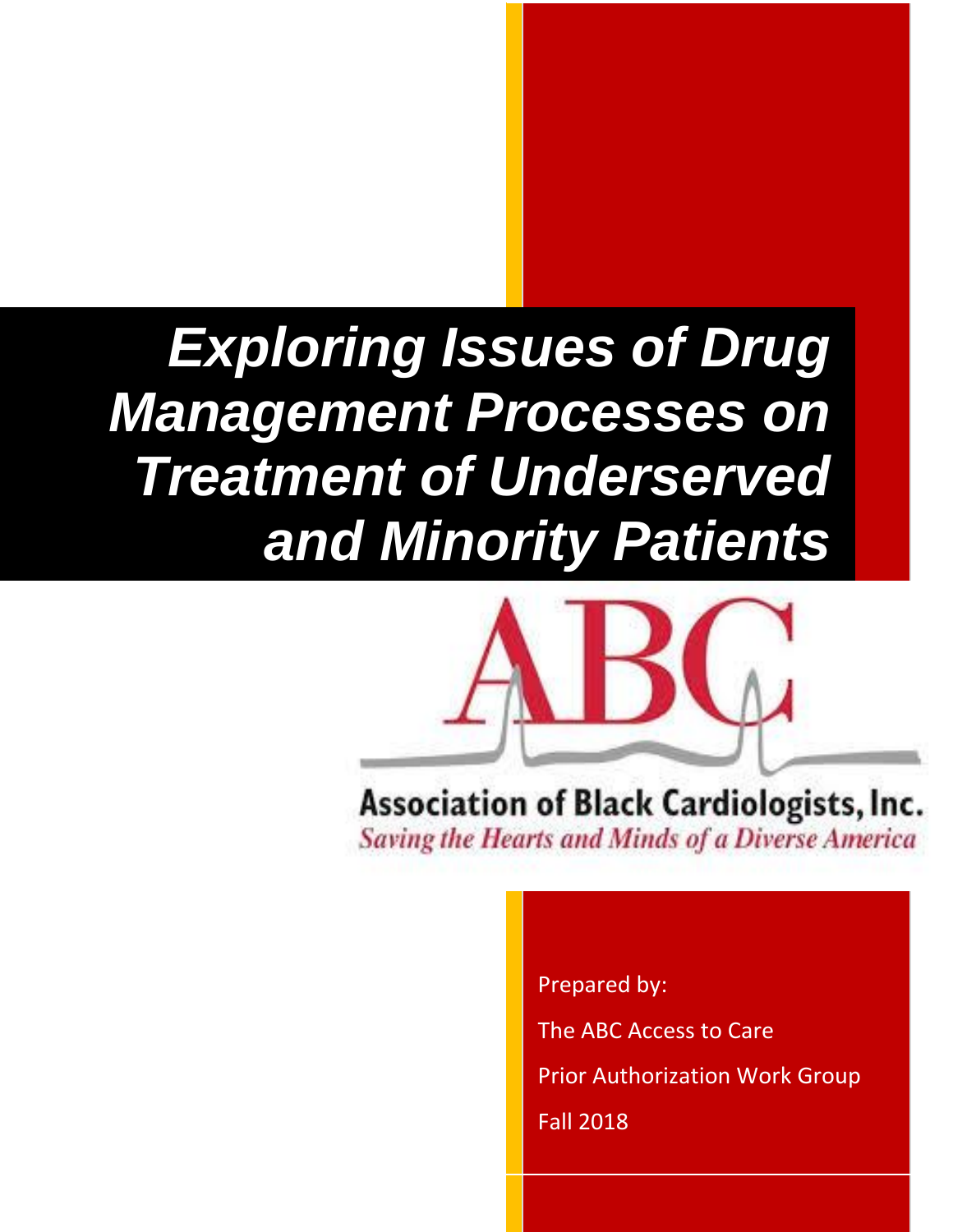

# **Table of Contents**

| 10 |
|----|
|    |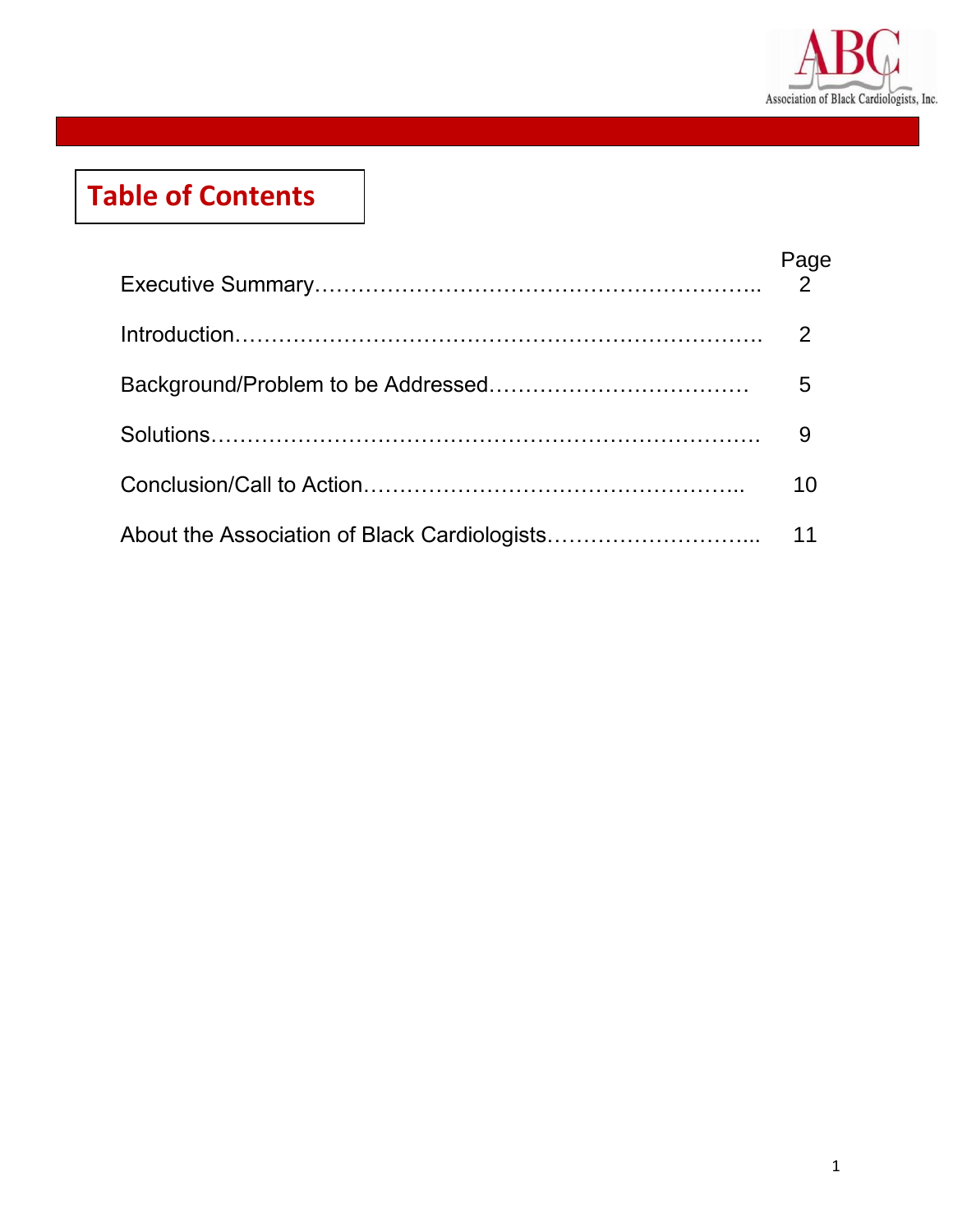

#### **Executive Summary**

Underserved and minority patients face unique challenges to cardiovascular care and treatment that impact their health outcomes. The ability to access new treatments is often hampered by utilization management processes that are often put in place by insurers in an effort to ensure that these treatments are only approved for appropriate patients. In particular, the need for prior authorization (PA) – the approval from an insurer that may be required before patients receive a device, intervention, or medical treatment to be covered by that insurer – for specific drugs focused on cardiovascular care has been a barrier to treatment and a burdensome process for physicians and other providers. Representatives from ABC, in conjunction with a multisector group of experts<sup>1</sup>, hypothesized that lower resource levels at cardiology practices with a majority of patients from underserved and minority populations may pose a unique barrier to responding to PA needs for these patients, further fostering existing treatment disparities. The objective of this white paper is to illustrate the gap in understanding the possible unintended consequences of PA and why additional data and information are required.

#### **Introduction**

 $\overline{a}$ 

Within the current cardiovascular environment, an issue that has far-reaching implications for health care

providers and their patients is access to care. Research has suggested that access can be impacted by a variety of factors, including insurance status, cost of treatments, patient fees, drug costs, therapy selection, and social determinants of health. Of particular concern are the access barriers faced by underserved and minority populations, and, in particular, access to newer medications or devices. From a health equity perspective, comparable health care and health outcomes will not be achieved as long as barriers to access exist for these groups of patients. These barriers may further limit treatment for groups that are already undertreated.

The Institute of Medicine<sup>2</sup> (IOM) published a report over 10 years ago, *Unequal Treatment: Confronting Racial and Ethnic Disparities in Health Care,* that focused on

<sup>1</sup>Association of Black Cardiologists Roundtable: Improving Health Care Access for Minority and High-Risk Populations. Meeting held November 11, 2016.

<sup>2</sup>Nelson A, Unequal treatment: confronting racial and ethnic disparities in health care. Journal of the National Medical Association, 2002. 94(8).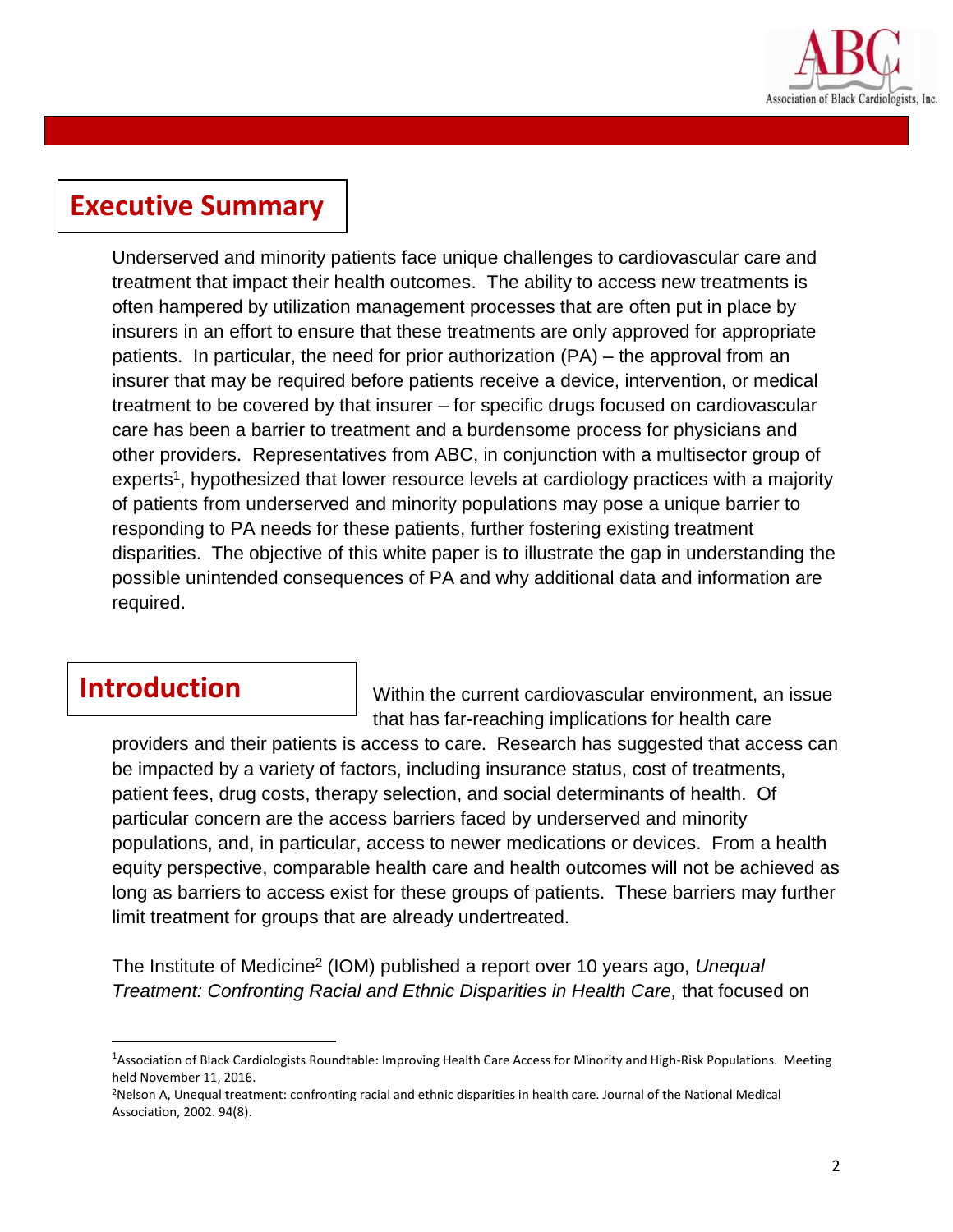

disparities in care. This report reinforced the already well documented inequities in treatment that confronted racial and ethinic minorities in cardiovascular care.<sup>2</sup> Areas highlighted included the lower rate at which black patients compared to white patients received needed cardiovascular procedures. An outcome of the IOM findings was heightened attention to racial and ethnic disparities, as demonstrated through programming and more aggressive funding by both public and private organizations. $3$ The decade from 2004 to 2014 saw an improvement in the quality of cardiovascular care for both blacks and whites. As an example, during this period CVD-attributable death rates for all adults dropped by 25% and the actual number of CVD deaths decreased by close to 7%.<sup>4</sup> Along with this decline in mortality, there was a tightening in the gap between white and black patients on some CVD clinical outcomes, particularly the rates of death attributable to CVD.<sup>5,6</sup>

Although progress is evident, significant disparities continue to exist when comparing the health status of black individuals to whites. Cardiovascular-related mortality, specifically related to heart disease and stroke, has dropped more slowly for black patients than white patients. The overall rate of decline decelerated significantly after 2011 for all races, however, in the 2000-2011 period, for blacks the annual rate of decline was 3.7% and this fell to 1.4% in 2011-2014.<sup>7</sup> This trend was not as significant for the white population.

The continued gap in life expectancy between black and white patients can be largely attributed to cardiovascular-related mortality.<sup>5,8</sup> When recognizing the changing demographics in the US., this is an important consideration. The Census Bureau reports that close to 38% of the current population belongs to minority groups, with blacks and Hispanics making up the largest proportions. Census data project that these minority populations will continue to grow and predominate by 2045.<sup>9</sup> It is increasingly critical to focus delivery of care to these populations with CVD.

 $\overline{a}$ <sup>3</sup>Lewey J Choudhry NK., The current state of ethnic and racial disparities in cardiovascular care: lessons from the past and opportunities for the future. Current cardiology reports, 2014. 16(10).

<sup>4</sup>Benjamin EJ Blaha MJ Chiuve SE Cushman M Das SR Deo R Floyd J Fornage M Gillespie C Isasi CR Jiménez MC., Heart disease and stroke statistics-2017 update: a report from the American Heart Association. Circulation, 2017. 135(10): p. e146.

<sup>5</sup> Agency for Healthcare Research and Quality, National Healthcare Disparities Report 2012. AHRQ Publication No. 13–0003. 2013: Rockville MD.

<sup>6</sup>Go AS Mozaffarian D Roger VL Benjamin EJ Berry JD Blaha MJ et al., Heart disease and stroke statistics—2014 update: a report from the American Heart Association. Circulation, 2014. 129(3): p. e28-e292.

<sup>7</sup>Sidney S Quesenberry C Jr Jaffe M Sorel M Mai N Nguyen-Huynh M Kushi L Go A Rana J, Recent Trends in Cardiovascular Mortality in the United States and Public Health Goals. JAMA Cardiology, 2016. 1(5): p. 594-9.

<sup>8</sup>Macinko J Elo IT, Black-white differences in avoidable mortality in the USA, 1980–2005. J Epidemiol Community Health, 2009. 63(9): p. 715-21.

<sup>9</sup>Mozaffarian D Benjamin EJ Go AS Arnett DK Blaha MJ Cushman M et al., M Heart disease and stroke statistics—2015 update: a report from the American Heart Association. Circulation, 2015. 131(e29).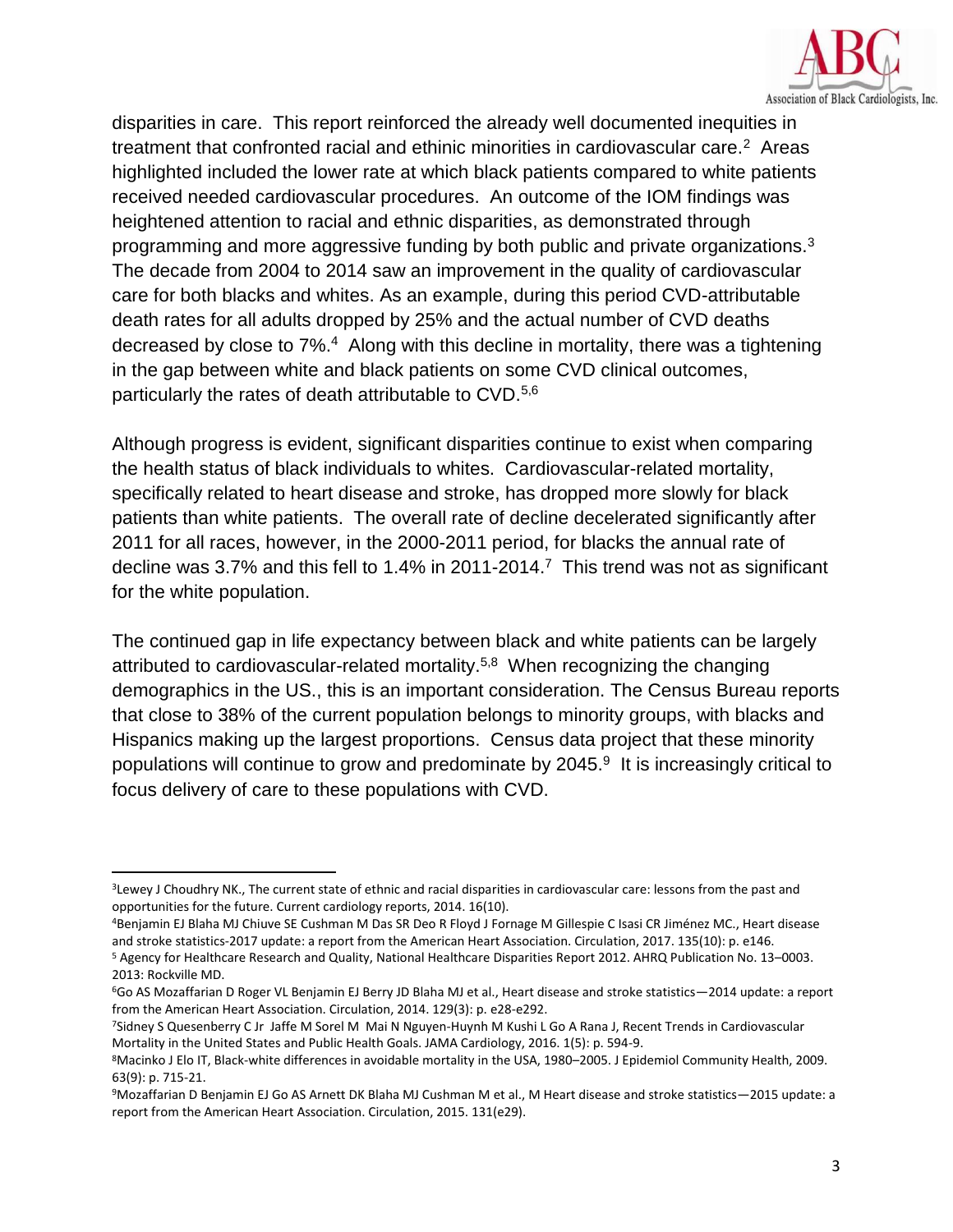

Data indicate that barriers to new medications continue to be prevalent for all patients.

A survey conducted by the Association of Black Cardiologists (ABC) and the American College of Cardiology (ACC) in February 2018 asked physicians about barriers encountered in prescribing the newest evidence-based therapy for cardiovascular care.<sup>10</sup> Almost all physicians (98%) reported experiencing a barrier when prescribing new evidence-based therapy, with the most prevalent being cost issues (78%) and prior authorization documentation /

 $\overline{a}$ 



administrative burden (75%). This data are consistent with a previous survey conducted by ACC in 2016.<sup>11</sup>

When considering health care disparities within this context however, an outstanding question is whether certain groups of patients – underserved and mininorities – have a more difficult time accessing new or novel medications. Using the recently approved medication for hyperlipidemia as an example – proprotein convertase subtilisin/kexin type 9 or PCSK9 inhibitors – the ABC Work Group has not found evidence in any published data that addressed or confirmed a differential rate at which particular groups within the population have been rejected from receiving the medication. However, data did indicate that a very small proportion of blacks (less than 1%), far less than the prevalence of blacks with hyperlipidemia in the population, ever received a script for a PCSK9i. 12

The ABC Work Group has hypothesized that lower resource levels at cardiology practices with large minority and underserved patient populations may result in unique barriers to responding to PA needs, thereby exacerbating treatment disparities for these populations. Our objective is to further explore and articulate the gap in understanding the unintended consequences of PA, how this impacts care for underserved and minority populations, and why additional data and information are required.

<sup>10</sup>American College of Cardiology. Eliminating Barriers and Reducing Disparities. January - February 2018 Survey.

<sup>11</sup>American College of Cardiology. Cardiologist Perceptions of Access to New Therapies. October 2016. CardioSurve.

<sup>12</sup>1Symphony Health Solutions, (PCSK-9 inhibitor claims analysis), [or the period: 7/30/2015-7/21/2016l, commercial, managed Medicaid, Medicaid, cash-paying, and assistance claims are all included in analysis.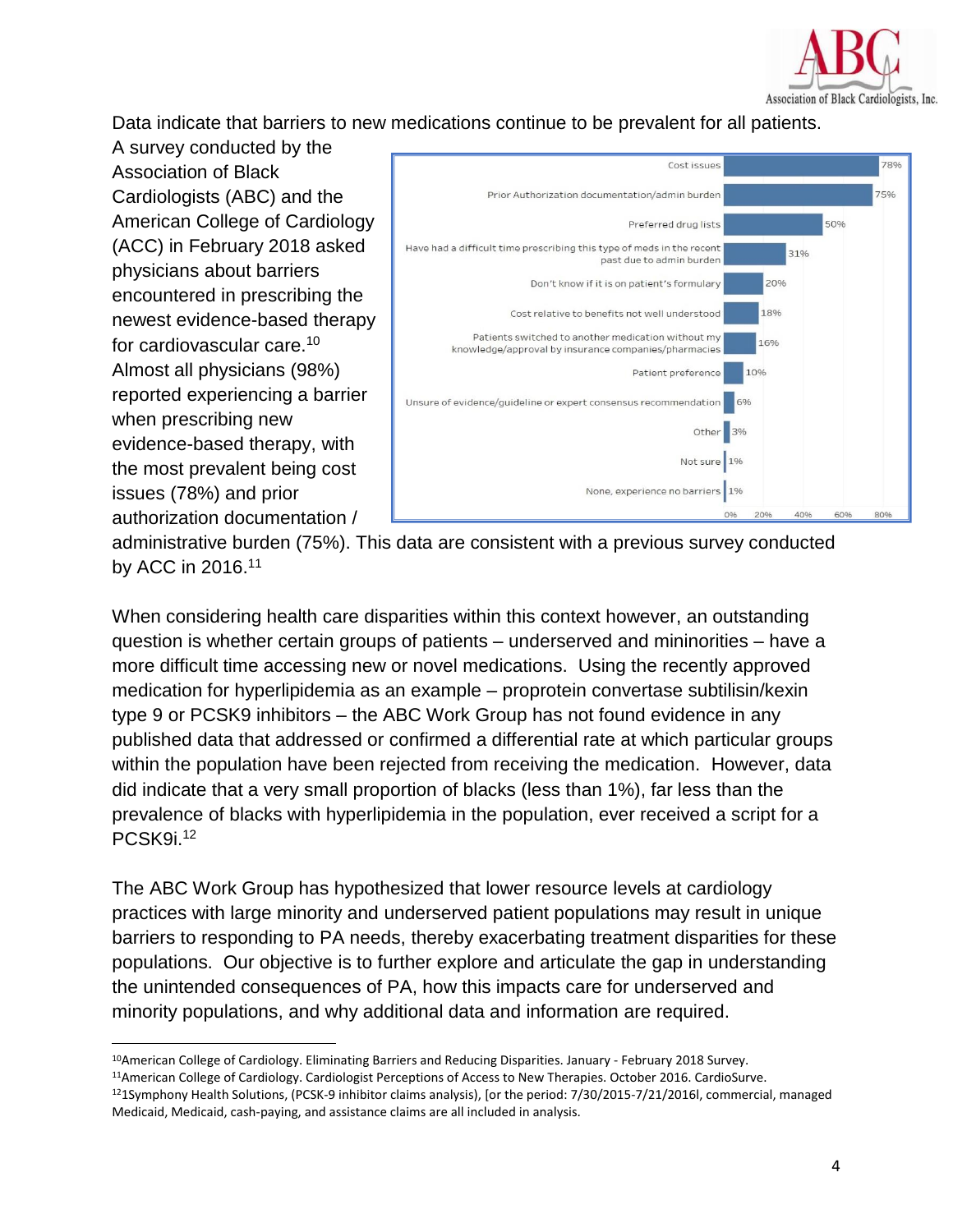

### **Background/Problem to be Addressed**

Reducing the use and cost of prescription drugs through formulary restrictions has been found to be effective.<sup>13</sup> Requirements for PA, however, extend to virtually all

- **29.1 average total PAs per physician per week\***
- **Average of 14.6 hours (approximately 2 business days) spent each week by the physician/staff to complete this PA workload**
- **34% of physicians have staff who work exclusively on PA**

therapeutic areas, and provider dissatisfaction with the process is widespread. A 2017 survey conducted by the Amercian Medical Association (AMA) reported that 84 percent of physicians perceive the burden associated with PA to be "high" or "extremely high," with the average time dedicated to addressing PA per practice shown to the left. In addition, 86

percent report PA burdens have increased over the past five years. According to the survey, every week, a medical practice completes an average of 29.1 prior authorization

related tasks per physician, which takes an average of 14.6 hours to process, or nearly 2 business days. In order to overcome the excessive demands of the administrative burden, about a third of physicians (34%) rely on staff members who work exclusively on the data entry and other manual tasks needed for prior authorization. This puts a substantial obligation – both in terms of staff time and money – on physician practices.

Most important to note however, is the associated impact on patient care. Over 90 percent (92%) of physicians report delays to necessary care for patients whose treatment required a PA, and about three-quarters (78%) indicate that PA can (at least sometimes) lead to patients abandoning their treatment. This is

 $\overline{\phantom{a}}$ 



<sup>13</sup>Shoemaker S, Pozniak A, Subramanian R, Mauch D. Effect of 6 managed care pharmacy tools: a review of the literature. J Manag Care Pharm. 2010;16(6 Suppl A):S3-20.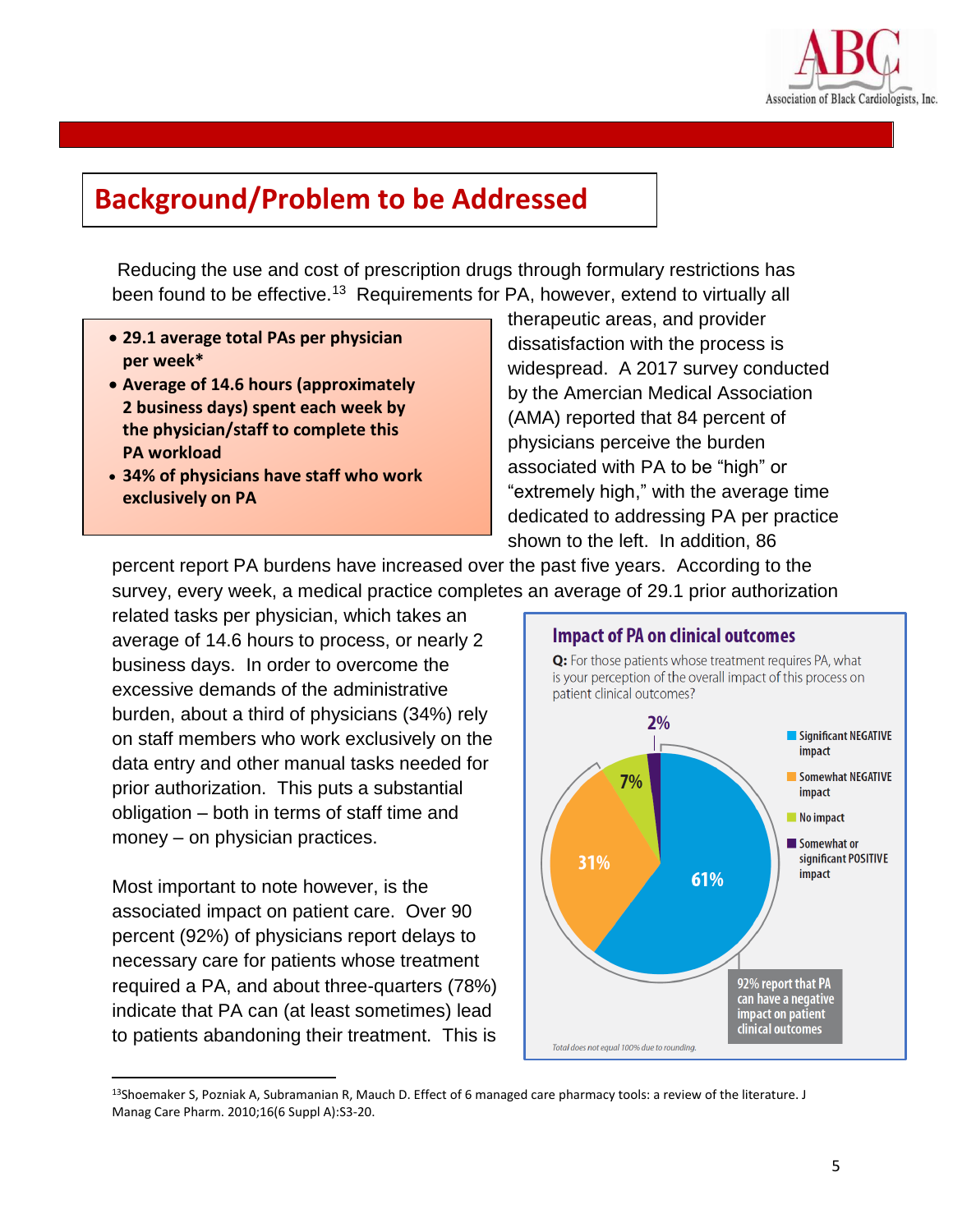

consistent with a recent ACC Journal publication that suggested suboptimal access can also lead to medication non-adherence, which is connected to 125,000 preventable deaths annually.<sup>14</sup> A negative impact on patient clinical outcomes by PA is reported by 92 percent of physicians.

A recent systematic literature review on the effect of formulary restrictions on patient and payer outcomes<sup>15</sup> demonstrated that some level of unintended consequences may result from formulary restrictions, such as PA, in a number of different areas, including medication adherence, clinical outcomes, treatment satisfaction, drug utilization, health care resource utilization, and economic outcomes. In addition, the analysis suggested that, although drug utilization and costs were reduced through formulary restrictions, costs savings could be mitigated by an increase in resource utilization and medical costs.

The 2018 ABC/ACC survey "*Eliminating Barriers and Reducing Disparities in Care*" 16 supports the claim that PA requirements impact patient care. This survey, by design, included physicians who have a fairly high proportion of underserved and minority patients (about 40 percent) in their practice. Approximately two thirds (67%) indicated that PA requirements take time away from their focus on patients and over 60 percent (61%) cite interruptions in patient treatment. Importantly, 75 percent (75%) of physicians say that formulary restrictions lead to disparities in care, as well as patient confusion (51%) and increased medication discontinuation (51%), highlighting the negative impact on underserved and minority patients. This is exacerbated by the fact that over 40 percent (43%) of physicians say they do not have appropriate employee resources in place to properly manage PAs. To further complete the picture, practices that have more minority patients have a higher percentage of lower socioeconomic status patients, are in urban areas, and are more likely to report a lack of resources to properly manage prior authorization documentation, submissions, and appeals.

 $\overline{\phantom{a}}$ 

<sup>&</sup>lt;sup>14</sup> Ferdinand, Keith et al (2017) Improving Medication Adherence in Cardiometabolic Disease. Journal of the American College of Cardiology Jan 2017, 69 (4) 437-451; DOI: 10.1016/j.jacc.2016.11.034 Retrieved from

http://www.onlinejacc.org/content/69/4/437?rss=1.

<sup>15</sup> Park, Yujin et al (2017) The Effect of Formulary Restrictions on Patient and Payer Outcomes: A Systematic Literature Review. J Manag Care Spec Pharm. 2017;23(8):893-901.

<sup>16</sup>American College of Cardiology. Eliminating Barriers and Reducing Disparities. January - February 2018 Survey.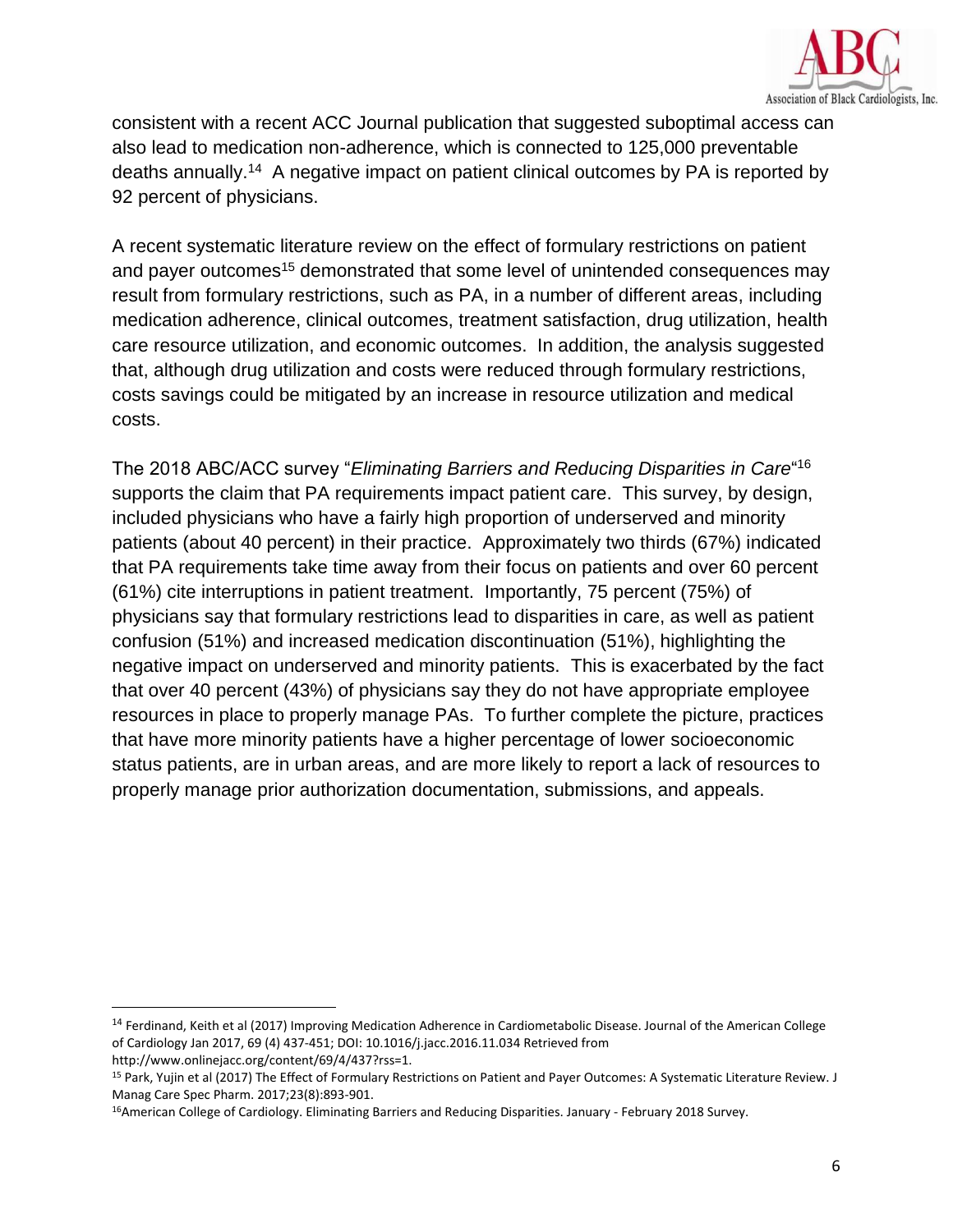

The ABC/ACC survey showed that PA requirements made it difficult for 42% of physicians to get access to new pharmacologic therapies for their patients. More specifically, about one-quarter to two-thirds of physicians, depending upon the drug requested, said they experience delays or denials. This is most prevalent for the

PCSK9 inhibitors prescribed for hyperlipidemia (62%), followed by angiotensin receptor-neprilysin inhibitors (ARNIs) for heart failure (36%), and novel oral anticoagulants (NOACs) for atrial fibrillation (28%). When coverage is denied, particularly for PCSK9 inhibitors, about 60 percent (61%) of physicians file appeals, further drawing on resources already considered insufficient. Around 60 percent of physicians indicate they would be more likely to prescribe these medications if they did not experience delays or denials (64%- PCSK9i; 61%-ARNi; 59%-NOAC).<sup>18</sup>



Evaluating 'real-word' data, a national data supplier reviewed PCSK9 inhibitor claims for



l

Medicare, Medicaid, Medicaid managed care, and commercial managed care organizations across the nation from January through December 2017.  $19$ Of the 292,143 total claims, there was an initial rejection rate of

46 percent and a final rejection rate of 26 percent. Those with commercial plans specifically, experienced a 60 percent initial rejection rate and a 46 percent final rejection rate.

<sup>17</sup>American College of Cardiology. Eliminating Barriers and Reducing Disparities. January - February 2018 Survey. <sup>19</sup>Institute for Patient Access: National Statistics Report Card.

http://1yh21u3cjptv3xjder1dco9mx5s.wpengine.netdna-cdn.com/wp-content/uploads/2018/03/IfPA\_CV-National-Report-Card\_2018.pdf.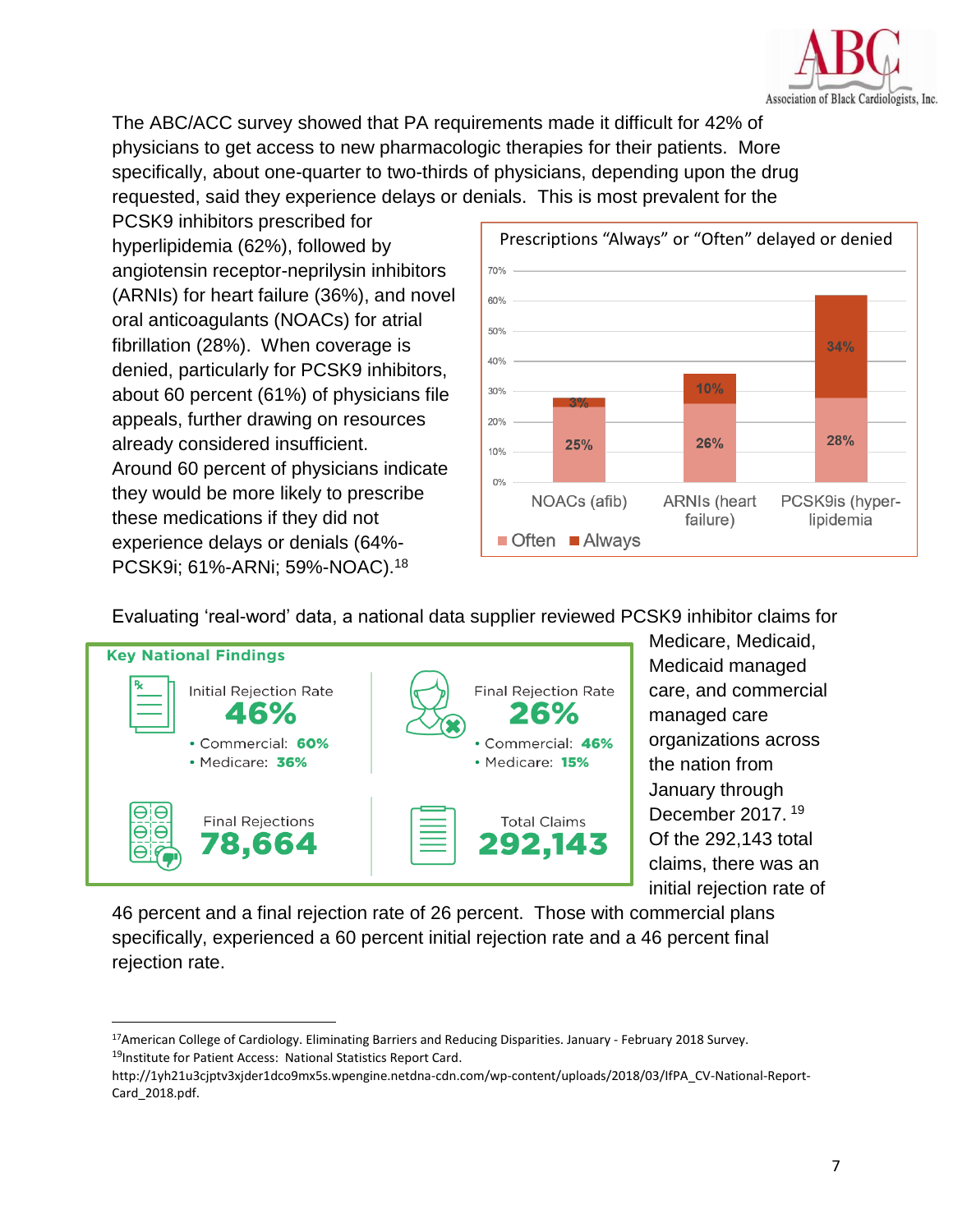

Overall, physicians believe that underserved and minority patients face challenges to care. When asked for their level of agreement with a number of statements related to quality of care, a substantial proportion of respondents to the ABC/ACC Survey indicated they were in agreement with the following:

| Whites with heart disease are more likely than some minorities with<br>heart disease to get the newest medicines and treatments        | 73%        |
|----------------------------------------------------------------------------------------------------------------------------------------|------------|
| Across the US, minority patients generally receive lower quality care<br>than white patients                                           | 71%        |
| Some minorities with heart disease are less likely than whites with<br>heart disease to get specialized medical procedures and surgery | <b>70%</b> |
| In health care, in general, clinically similar patients receive different<br>care on the basis of race/ethnicity                       | 58%        |
| In my hospital or clinic, clinically similar patients receive different<br>care on the basis of race/ethnicity                         | 24%        |

Physicians note that they would like to see ABC play a role in reducing the administrative burden of access to innovative new evidence-based therapies.

<sup>20</sup> American College of Cardiology. Eliminating Barriers and Reducing Disparities. January - February 2018 Survey.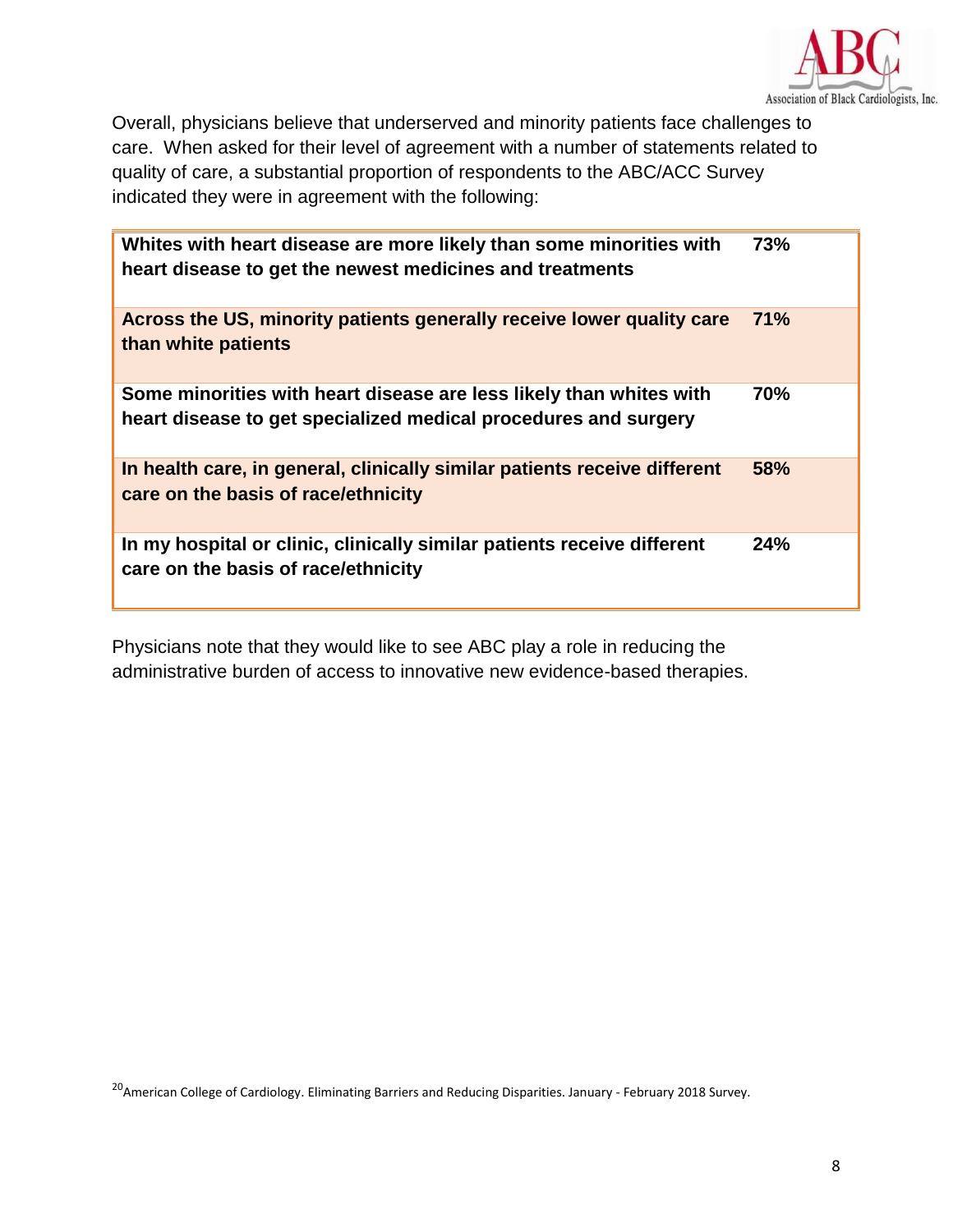

# **Solutions**

To address this critical issue of access, ABC convened thought leaders for the *Improving Health Care Access for Minority and High-Risk Populations Roundtable*. This unique Roundtable consisted of experts in various key cardiovascular areas, as well as from an array of health care sectors. Roundtable

participants discussed barriers and then identified consensus-driven solutions that can enhance access and positively impact minority and high-risk populations; one such solution was to standardize and centralize the prior authorization process.

The Roundtable was conducted in November of 2016, and the participants represented areas of cardiovascular care, such as heart failure, stroke,

hyperlipidemia, familial

hypercholesterolemia, and other disease



categories adversely impacting minority populations. The health care sectors that had a presence at the Roundtable included government, advocacy organizations, health plans, providers, academia, and industry. Participants assembled with the objective of addressing the issues related to patient access among minority and high-risk populations in a solutions-oriented manner.

A Work Group comprising members from multiple sectors began meeting to advance the program ideas in support of standardizing and centralizing the prior authorization process in late spring 2017. A number of activities have been outlined that include:

| White paper to identify the gap in literature and understanding regarding the hypothesis that lower resource levels at cardiology practices with large<br>underserved and minority patient populations may pose a unique barrier to<br>responding to PA needs for these populations, further fostering existing<br>treatment disparities |
|------------------------------------------------------------------------------------------------------------------------------------------------------------------------------------------------------------------------------------------------------------------------------------------------------------------------------------------|
| Survey to fill the gaps in information related to the above                                                                                                                                                                                                                                                                              |
| Regional meetings to bring together physicians and payers to discuss the challenges<br>and potential solutions                                                                                                                                                                                                                           |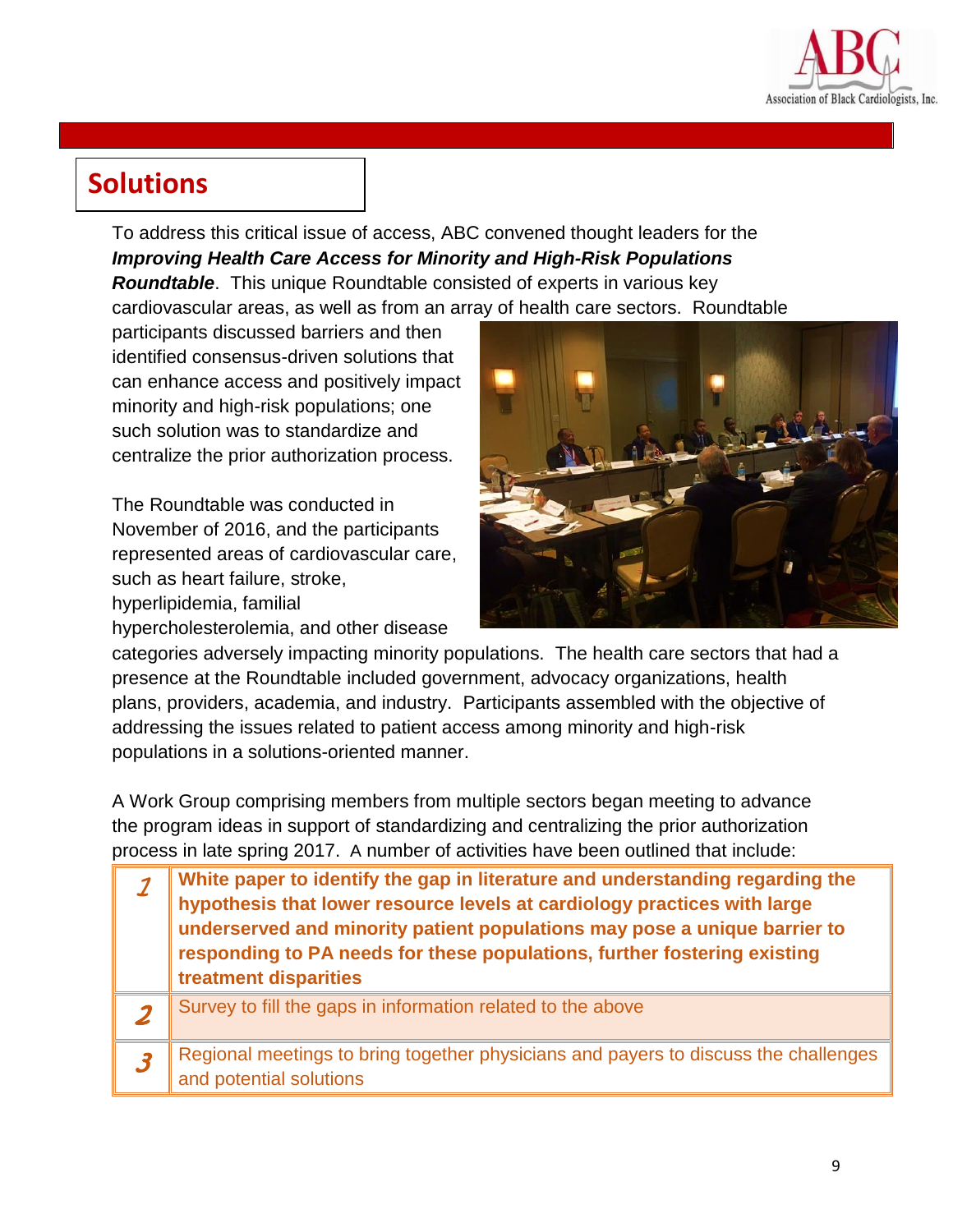

# **Conclusion/Call to Action**

The ABC is committed to reducing the cardiovascular disease disparity gap by 20% by 2025. In order to meet this aggressive goal, identifying the myriad of factors that lead to disparities and developing programming directed toward high-priority issues for which a solution is in its pervue. Addressing prior authorization and its unintended consequences in the realm of underserved and minority health care is one such factor.

Physicians who participated in the ABC/ACC survey "*Eliminating Barriers and Reducing Disparities in Care*" provided a number of comments that underscore the importance of this issue.

- *"Regarding denials of meds from insurance companies: the reasons given are absurd and not supported by literature. I let all my patients know of this game, the illogical reason for denial, and why the payer is wrong, so they know I'm not the one withholding best practices. Occasionally, the drug then gets covered."*
- *"Wealthy, highly-educated professionals receive better quality care, irrespective of race. Similarly, poor, uneducated, unemployed, socially marginalized patients receive worse quality of care."*
- *"Many physicians lack knowledge about the social determinants of health and, by doing so, miss targeted treatment options on a grand scale."*
- *"The main limitation for patients of all race/ethnicity for optimal medical therapy is affordability/cost and formulary restrictions."*
- *More often than not, coverage is denied, or at a higher tier, pushing more of the cost burden on patients who do not have the means to afford these new medications."*

The ABC Work Group asks that a priority be placed on understanding the consequences of PA, and that you will support the ABC in its efforts by responding to the survey that will follow and lending your voice to progress this conversation.